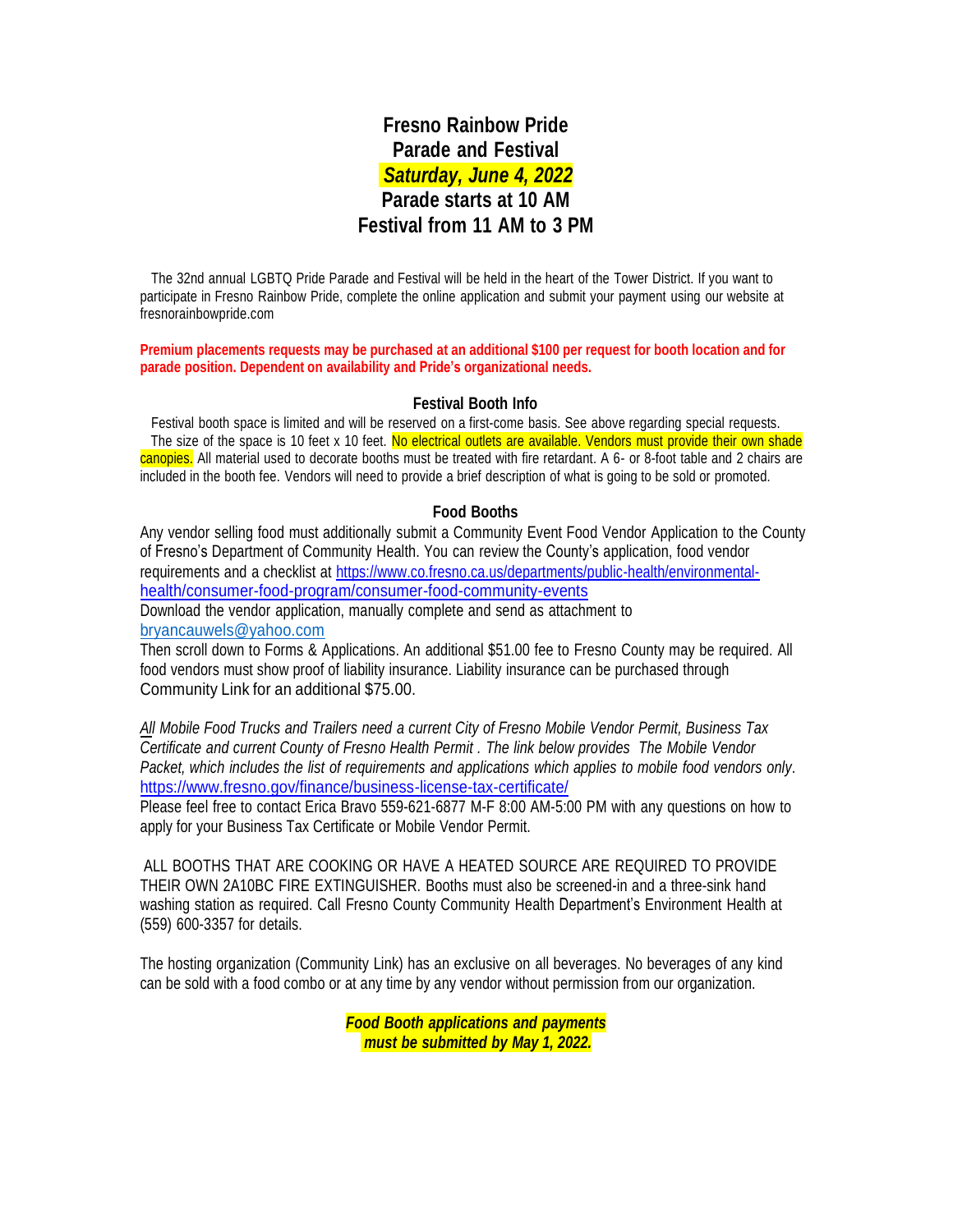#### **Festival Booth Rates & Deadlines:**

ALL vendor booths information/merchandise must have liability insurance. Liability insurance can be purchased through Community Link for an additional \$50. You must provide copies to Community Link of the documents mentioned above. Scan copies to [bryancauwels@yahoo.com](mailto:bryancauwels@yahoo.com)

Rates for applications received and paid for: - <u>before April 15th, 2022:</u> Information / Merchandise Booths - **\$80** Food Booths - **\$120**. between April 16<sup>th</sup> and May 20<sup>th</sup>, 2022: Information / Merchandise Booths - **\$100** *Food Booths – \$140 Must be paid by May 1, 2022.* Extra tables - \$10 each; Extra chairs - \$2 each. *LATE Booth applications (Information / Merchandise) and payments will NOT be accepted after May 20, 2022.\**

\* Your Festival Booth comes with two vendor passes and are not transferrable. For additional staff/volunteers vendor passes are \$5 each.

## **Refundable Booth Cleaning Deposit:**

All booth fees include a \$20 returnable cleaning deposit. **ALL VENDORS MUST COLLECT THEIR REFUNDABLE CLEANING DEPOSIT AT THE END OF THE FESTIVAL ON SATURDAY JUNE 4, 2022 AT THE INFORMATION BOOTH. NO CLEANING DEPOSIT WILL BE REFUNDED AFTER JUNE 4,**

**2022.** To collect your deposit your booth space must be inspected by the Festival Coordinator. Chairs and tables need to be returned to the designated area and stacked neatly, all trash must be cleared from your area, and your area must be swept up including all small trash and cigarette butts. No exceptions will be made.

The hosting organization (Community Link) has an exclusive on all beverages. No beverages of any kind can be sold with a food combo or at any time by any vendor without confirming with our organization first.

| *** Pricing: <b>Black</b> – Early Rate; <b>Red</b> – Regular                                |
|---------------------------------------------------------------------------------------------|
| Rate; Purple - Late Rate.                                                                   |
| <b>Pride Program Ad Rates &amp; Deadlines</b>                                               |
| Rates for advertisements received and paid for:                                             |
| before April 15, 2022:                                                                      |
| Business Card - 3.5" x 2" - \$50                                                            |
| Half Page - 3.5" x 4.5" - \$80                                                              |
| Full Page - 3.5" x 9.5" - \$100                                                             |
| April 15 - April 30, 2022:                                                                  |
| Business Card - 3.5" x 2" - \$100                                                           |
| Half Page - 3.5" x 4.5" - \$160                                                             |
| Full Page - 3.5" x 9.5" - \$200                                                             |
| Camera-ready art must be submitted to ralph.pkc@gmail.com                                   |
| Send payments to ----- All advertisements and payments must be submitted by April 30, 2022. |
|                                                                                             |

## **Parade Entry Info & Fees:**

- Rates for applications received and paid for: